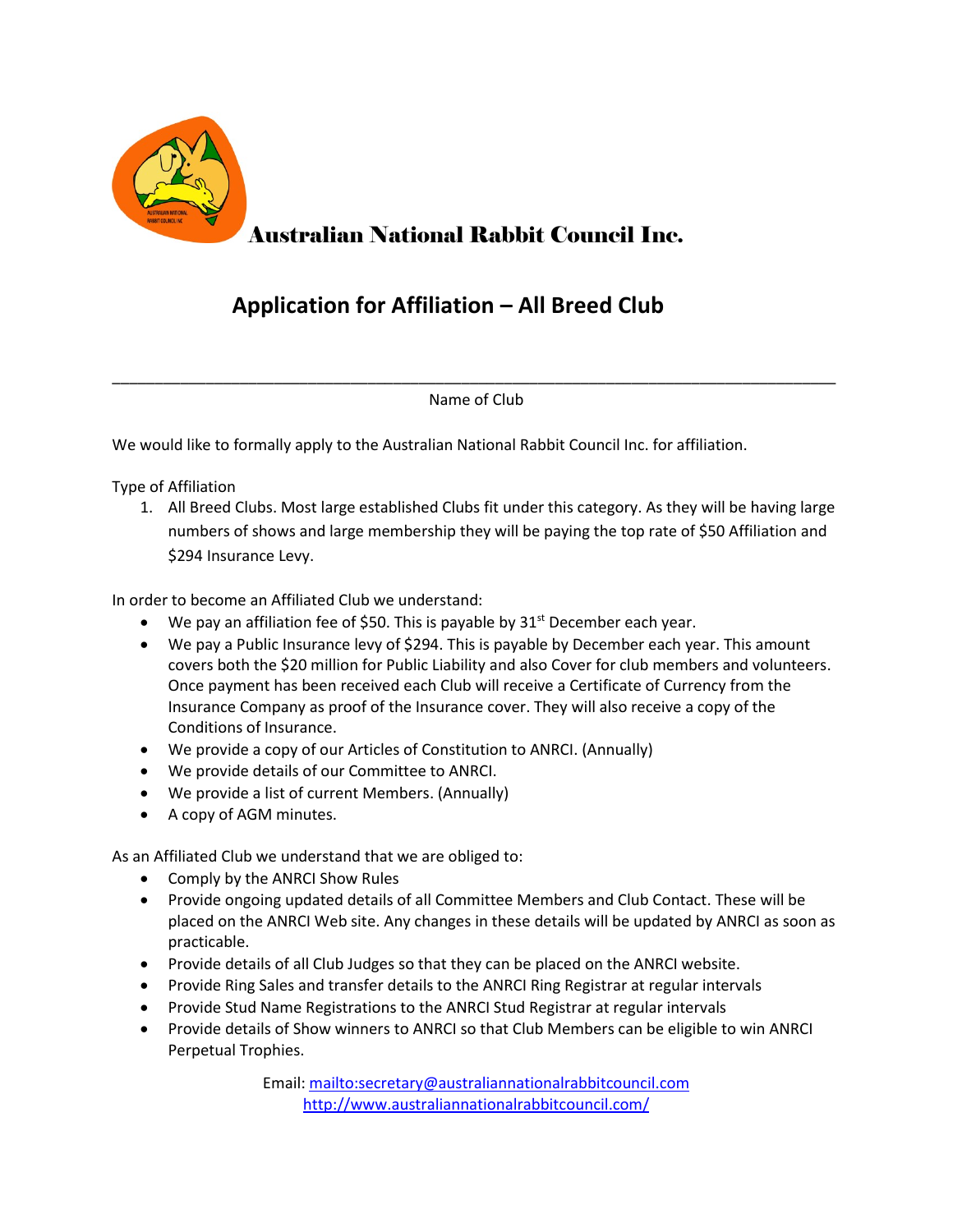We understand that ANRCI is obliged to:

- Consult with Club Representatives on any matters that may affect affiliated Clubs
- Allow easy access to the Ring Registrar and Stud Registrars to Affiliated Clubs
- Maintain accurate Committee and Contact information on the ANRCI Website
- Allow Affiliated Clubs online advertising space to publicise their show dates and any other Club events
- Continue to develop an accurate and informative website to educate members of the public.

2.0 FREEDOM OF AFFILIATED ASSOCIATIONS 2.1 All Affiliated Associations, Clubs and Societies, etc. shall retain freedom of action and be at liberty to carry through any program in their own sphere as they deem desirable or which may be most suited to their particular locality, except that all organisations affiliated to the ANRCI must hold their rabbit shows under ANRCI Show Rules. a. All star status shows must have Show Support from ANRCI b. All rings and tattoos to be purchased through ANRCI Ring Register 2.2 All Clubs that are affiliated to the ANRCI must provide, on request, any information required to maintain National databases such as the National Stud Register and National Ring Register.

| Signed                                        |                         | Date |  |  |
|-----------------------------------------------|-------------------------|------|--|--|
|                                               | President               |      |  |  |
|                                               |                         |      |  |  |
| Signed                                        |                         | Date |  |  |
|                                               | <b>Committee Member</b> |      |  |  |
|                                               |                         |      |  |  |
|                                               |                         |      |  |  |
|                                               |                         |      |  |  |
|                                               |                         |      |  |  |
| Name & Contact details of Club Representative |                         |      |  |  |

Email:<mailto:secretary@australiannationalrabbitcouncil.com> <http://www.australiannationalrabbitcouncil.com/>

\_\_\_\_\_\_\_\_\_\_\_\_\_\_\_\_\_\_\_\_\_\_\_\_\_\_\_\_\_\_\_\_\_\_\_\_\_\_\_\_\_\_\_\_\_\_\_\_\_\_\_\_\_\_\_\_\_\_\_\_\_\_\_\_\_\_\_\_\_\_\_\_\_\_\_\_\_\_\_\_\_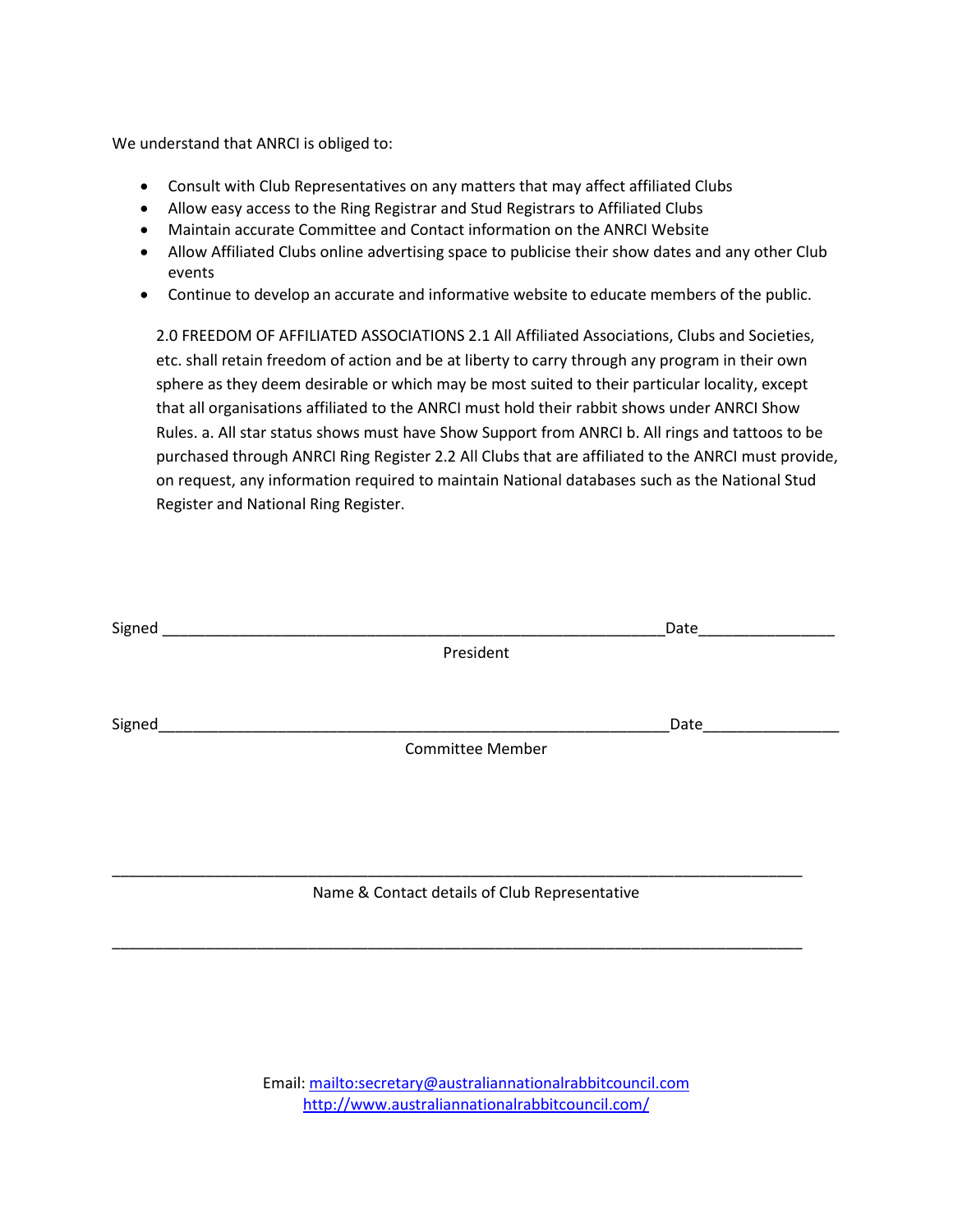## **Affiliating Club Name:**

| <b>Position</b>       | <b>Name</b> | <b>Address</b> | <b>Email or Phone number</b> |
|-----------------------|-------------|----------------|------------------------------|
| President             |             |                |                              |
| Vice President        |             |                |                              |
| Secretary             |             |                |                              |
| Treasurer             |             |                |                              |
| <b>Ring Registrar</b> |             |                |                              |
| Committee             |             |                |                              |
| Committee             |             |                |                              |
| Committee             |             |                |                              |
| Committee             |             |                |                              |
| Contact<br>Person **  |             |                |                              |
| Show *<br>Secretary   |             |                |                              |

\*\*Contact Person is for any general inquiries from Website advertising – if different from Secretary.

\*Show Secretary is for Show Support details – if different from Secretary